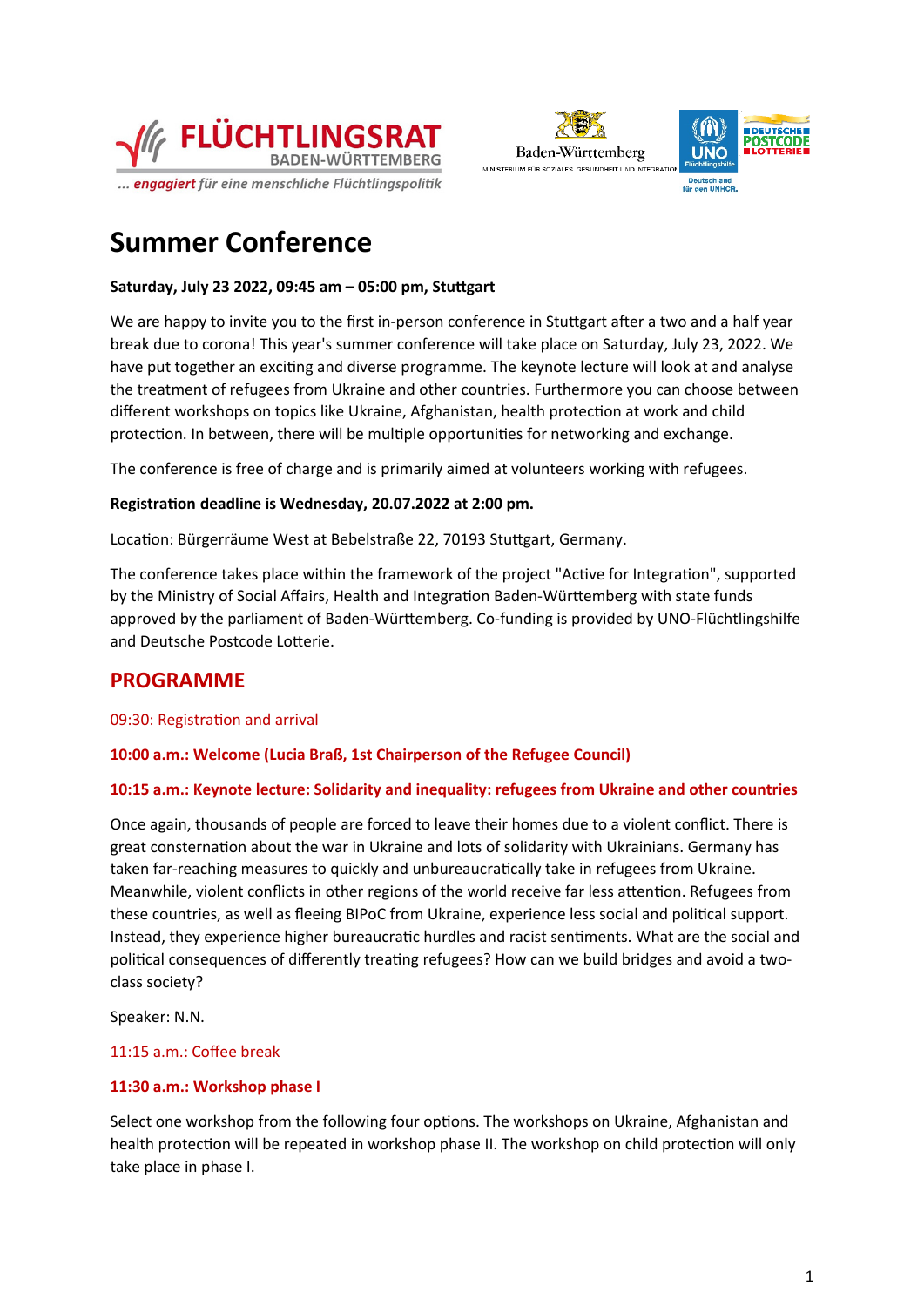#### **Workshop 1: Refugees from Ukraine: Overview of the legal situation**

Since the beginning of the war in Ukraine, thousands of people have been fleeing to Europe and Germany. The EU reacted, among other things, by enacting the "mass influx" directive. Ukrainians can thereby receive a residence permit without going through asylum procedures. This workshop gives a general overview of residence and social law issues that currently arise for refugees from Ukraine: What are the rights and obligations associated with a residence permit under Section 24 of the Residence Act? What is the situation of third-country nationals from Ukraine? In the workshop, questions and experiences can be discussed together.

Speakers: Manfred Weidmann (Lawyer from Tübingen, member of the board oft the Flüchtlingsrat Baden-Württemberg) and Wolfgang Armbruster (Vice President of the Administrative Court of Sigmaringen (ret.)).

#### **Workshop 2: Calls for help reaching out of Afghanistan**

The takeover of power by the Taliban in Afghanistan in August last year caused a great stir around the world. But after a few weeks, there was hardly any reporting on it and Afghanistan disappeared from public perception, even though the situation on the ground continues to worsen. Evacuating vulnerable and at-risk Afghans is complicated and a programme to admit more Afghans to Germany is still pending while thousands fear for their lives. Sadiq Zartila will report on the situation on the ground - how women, Hazara and children are deprived of their rights, how resistance against the Taliban is forming and how the economic hardship affects daily life. Tarek Alaows will talk about the limited exit options for those at risk, local staff and family members, and the German government's policy plans.

Speakers: Tarek Alaows (Luftbrücke Kabul) and Sadiq Zartila (Member of the board oft he Flüchtlingsrat Baden-Württemberg).

#### **Workshop 3: Health protection at work: Having rights, getting rights**

Germany has a broad legal system covering safety at work and health protection. However, even people born and raised in Germany encounter difficulties in knowing and understanding these regulations. Refugees working in Germany face even larger challenges. Health protection in the workplace means that employers are obliged to know about and react to long-term effects of work on the health of their employees. Occupational diseases and work-related health disorders should be prevented. Therefore, it is important to know about the employer's duty of care, as well as the regulations on daily working hours, breaks, work equipment, first aid, preventing accidents, and so on.

This workshop is intended to help refugees to know and claim their rights in the area of health protection at work.

Speaker: Walter Lukas (volunteer at ver.di's education sector)

#### **Working group 4: Protection from violence: Refugee children and child protection**

All children have the right to a life in dignity, in which they can both freely develop their potential and be protected from violence, neglect and abuse. Refugee children are subject to special protection because they are particularly vulnerable. Their living situation is precarious in many ways. For example, they often live in cramped living conditions with a lack of privacy, face an uncertain future of staying in Germany, have lost persons of trust and experoenced possible traumatisation in their home country or during the process of fleeing. The workshop would like to raise awareness for signs of any kind of violence as well as point out possibilities for action and support.